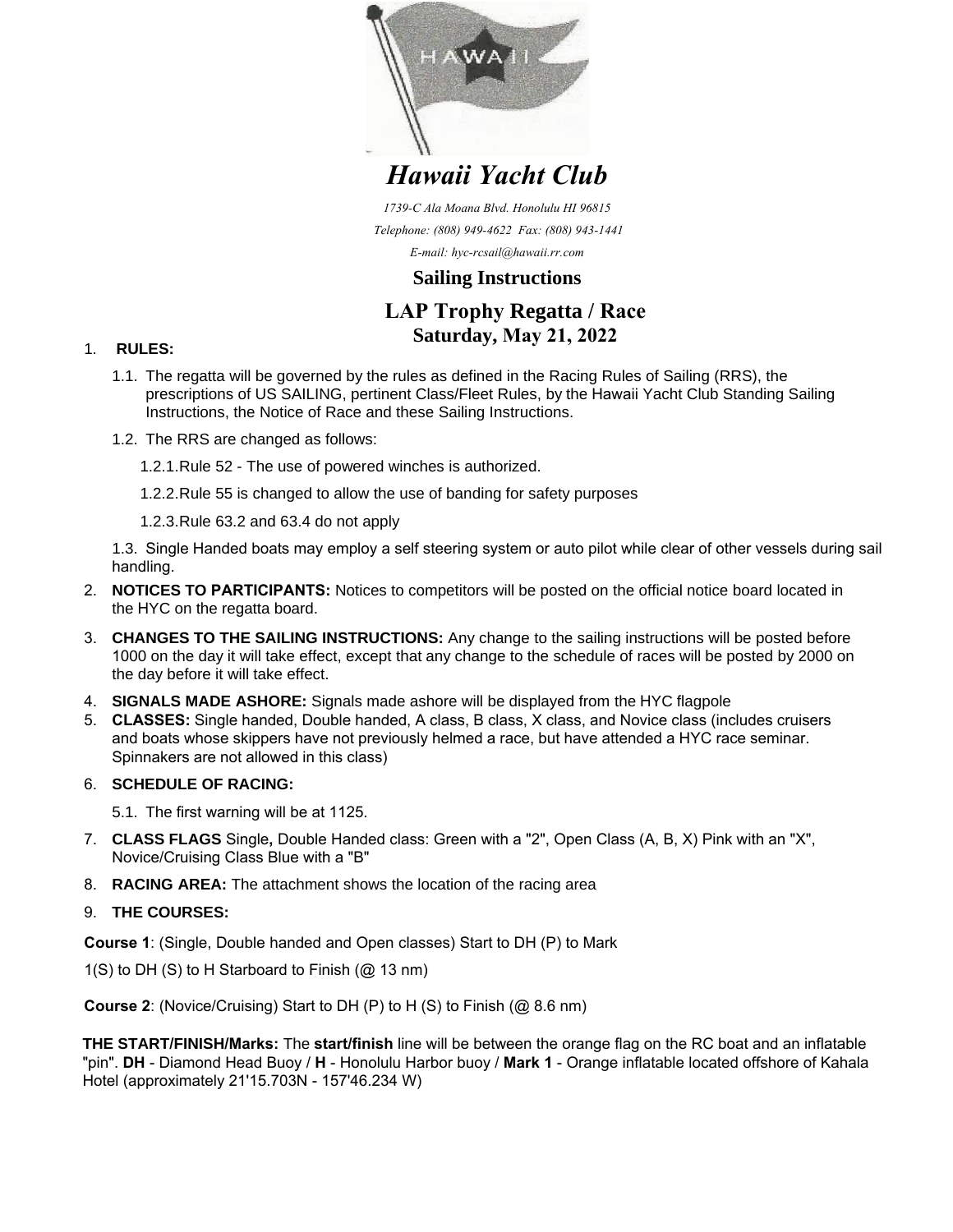- 10. **TIME LIMIT:** There is a 4 hour time limit. Any boats that have not completed there respective course within the time allowed will be scored DNF.
- 11. **PROTESTS:** Protests shall be delivered to HYC within 45 min. after the race committee boat docks. The protest time limit and a list of protests received will be posted on the notice board. Hearings will be held as soon as possible after racing at HYC.
- 12. **SCORING:** Yachts will be scored in a class under PHRF system as endorsed by HYC. All boats will be scored by class and together with the exception of the Novice class, they will be scored separately.
- 13. **PRIZES:** Awards will be presented at HYC after the event to all classes with a minimum of three (3) boats per class.
- 14. **DISCLAIMER OF LIABILTIY:** Competitors participate in the regatta entirely at their own risk. See rule 4, Decision to Race. The organizing authority will not accept any liability for material damage or personal injury or death sustained in conjunction with or prior to, during, or after the regatta
- 15. **INSURANCE:** Each participating boat shall be insured with valid third party liability insurance with a minimum cover of \$300,000 per incident or the equivalent. The Cal 20s meet this requirement under the clubs insurance policies.

#### 16. **REQUIREMENTS FROM DNLR:**

16.1 All boats shall follow all navigational rules at all times while in the ocean waters.

16.2 Each boat operator shall have passed the boater safety education class and have their boater safety

education card on them during the use of the motorized vessels.